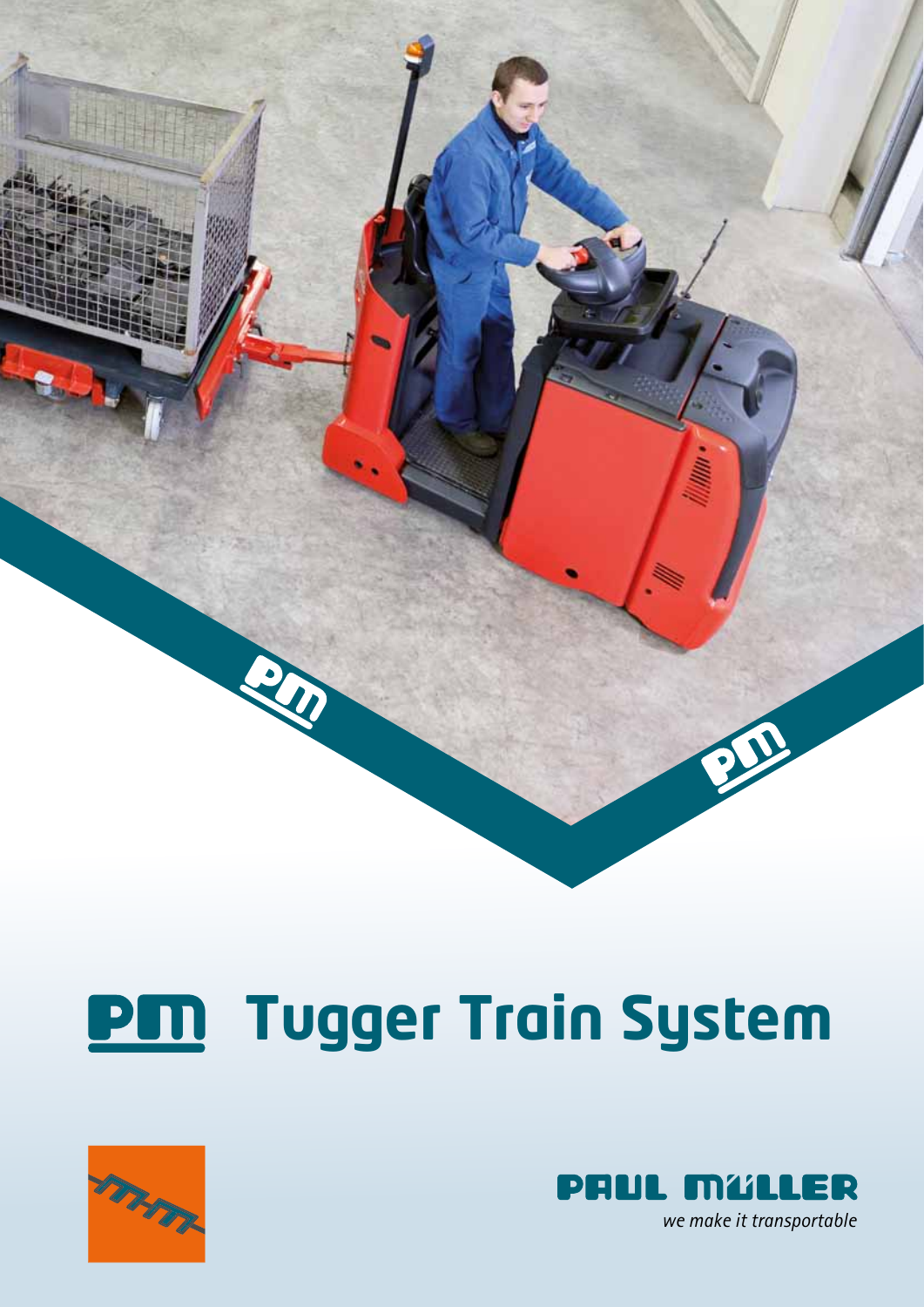## It is your time to move. **Our Tugger Train System will help you.**

There are many Tugger Train Systems out there today, but only one is as unique as the Paul Müller System. The system can attach to any kind of tractor. This versatility is what makes our system the best on the market. For you, it means high efficiency in material flow and less vehicle traffic. Another advantage is the ability to connect up to six shuttles at once. Each Shuttle can be equipped with a variety of different trolleys.

These unique features make you as flexible as our system. Designed by Paul Müller, a real innovation on the market.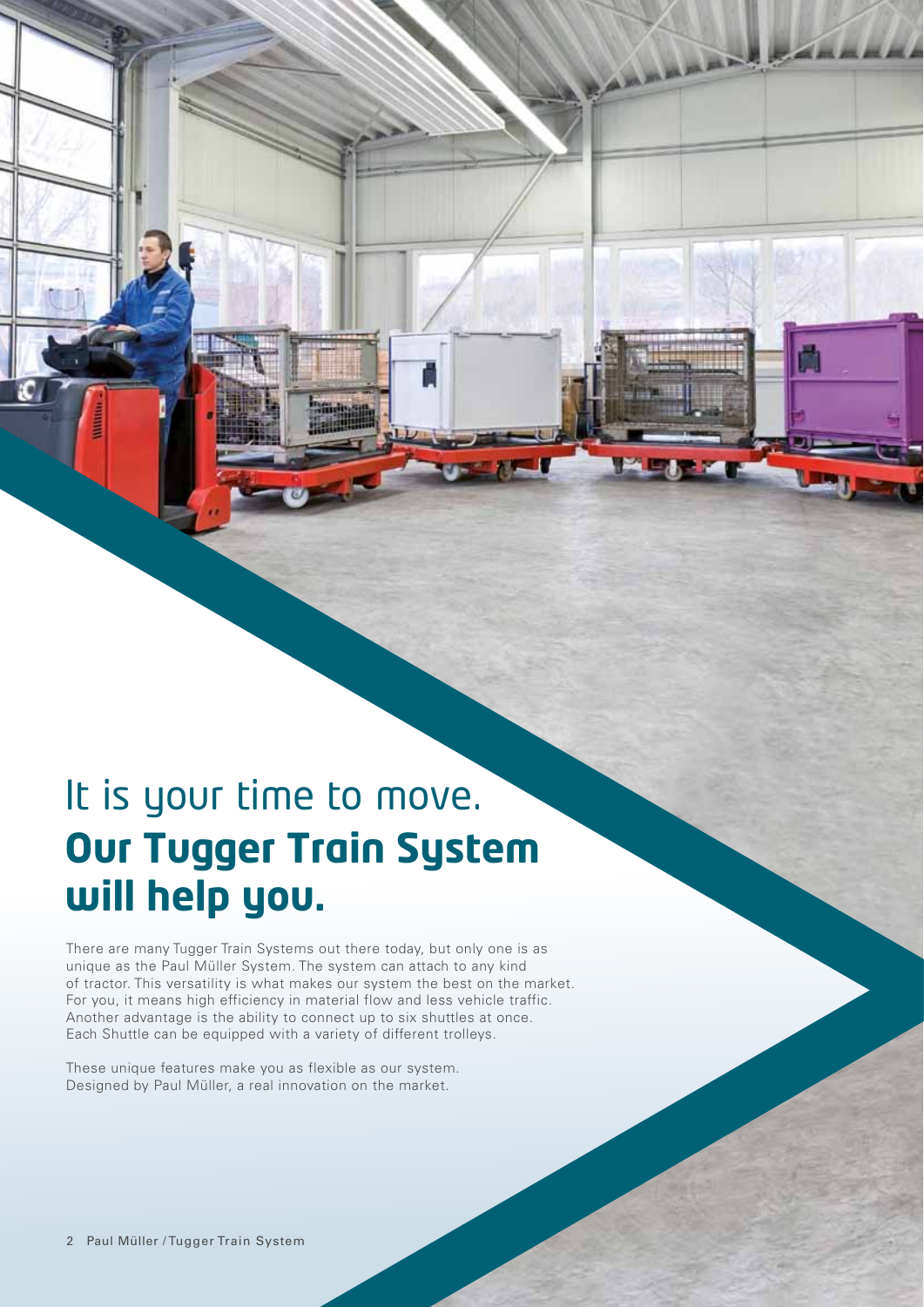

*Easy handling*

#### **Easy Handling**

Easy, strong and reliable is the character of our system. The simple effective design allows the system to function with no external power – No pneumatics, hydraulics or electricity required. The angle of the rollers allows the trolley to be easily lifted into the Shuttle.

This keeps the mechanics very simple. Our system can easily be used with your existing tractors by simply adapting the connector and drawbar. This helps to avoid big investments.

#### **High Quality, Low Maintenance**

There is no possibility of having air or hydraulic leaks which compromise the functionality of the Paul Müller Tugger Train System.